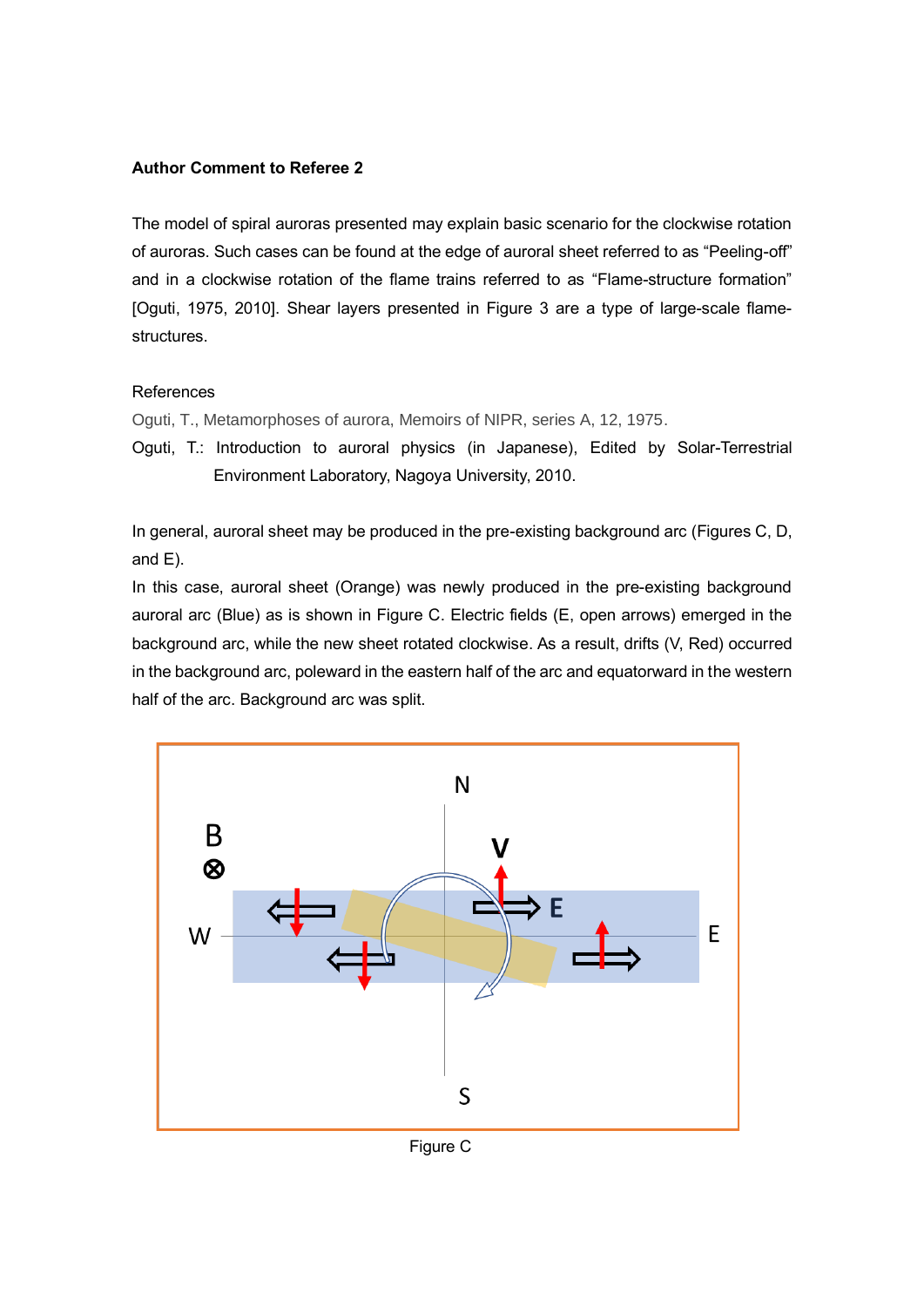Progression of the splitting arc may cause "pleat unfolding" as shown in Figure D. Folded structures are finally released by rotating the auroral sheet by  $\pi$  radians (Figure E). Sequence of the auroral sheet deformations from split of background arc (formation of pleat), pleat unfolding, and its release are shown in the left-hand side of Figures D and E [adapted from Oguti, 1975].



The unfolding processes of auroral arc demonstrated above would be in accord with "the arc stays roughly E-W aligned, with the part of the arc at the centre of the spiral rotating as the spiral winds up" in the referee comments.